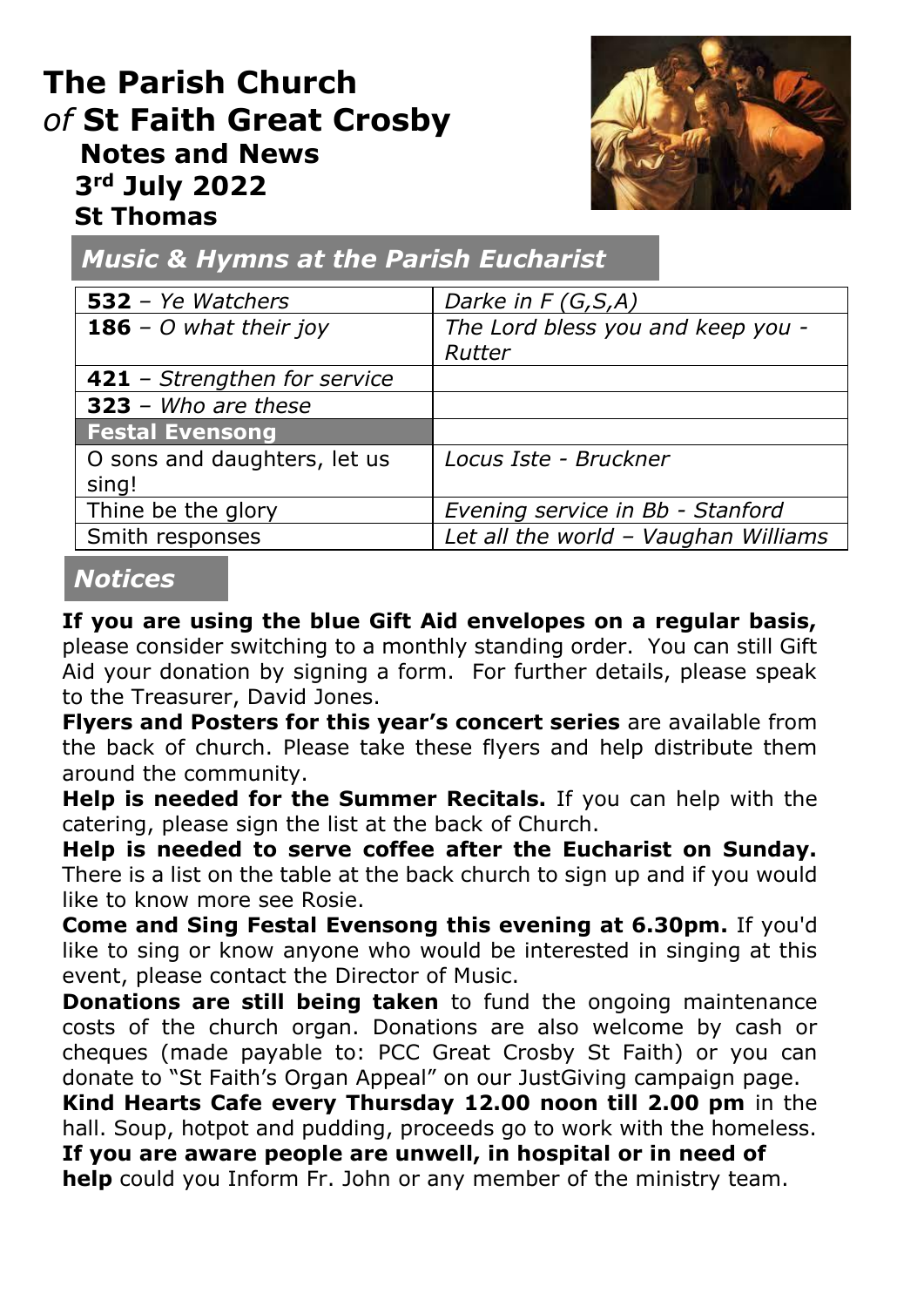### *Services*

| This Sunday 11.00am                  | Celebrant & Preacher:            |
|--------------------------------------|----------------------------------|
| <b>Parish Eucharist</b>              | Fr. Dennis Smith                 |
| <b>St Thomas</b>                     |                                  |
| <b>Festal Evensong 6.30pm</b>        | Rev. Dr Crispin Pailing          |
| "Buffet to follow"                   | Fr. John Reed                    |
| Thursday 12.00pm                     | Fr. John Reed                    |
| <b>Eucharist</b>                     |                                  |
| <b>Next Sunday 11.00am</b>           | Celebrant: Rev. Denise McDougall |
| <b>Parish Eucharist</b>              | Preacher: Fr. John Reed          |
| 4 <sup>th</sup> Sunday after Trinity | <b>Readings:</b>                 |
|                                      | Deuteronomy 30.9-14              |
|                                      | <b>Colossians 1.1-14</b>         |
|                                      | Luke 10.25-37                    |

### *Contacts*

**Priest-in-Charge:** Fr John Reed 928 3342/07484381182. **Assistant Clergy:** Rev Denise McDougall 01704 550590; Fr Dennis Smith 928 5065 Fr. Bill Matthews 281 4879. **Parish Reader:** Miss Paula O'Shaughnessy **Church Wardens:** Gareth Griffiths 928 4275 & Brenda Cottarel. **Director of Music:** Mr Joe Watson 07792655795.

### *Please keep in your prayers*

**The Diocese of Liverpool:** Liverpool South and Childwall. St Anne, Aigburth, St Margaret's Academy, St Barnabas, Penny Lane, Dovedale School, St Michael, Garston, Garston School, St Matthew and St James, Mossley Hill. North Meols Deanery. St John, Ainsdale, St John's School, St James, Birkdale and St Peter, Birkdale and Birkdale School.

**Parish**: Galloway Road, Molyneux Road, Milton Road and Stuart Road.

**The World:** For the Ukraine for peace in the region. An end to violence, injustice, intolerance, and racial violence. Refugees, asylum seekers and agencies that help. The World Health Organisation, cooperation in sharing vaccinations worldwide. Good stewardship of the earth and its resources.

**The Church:** The unity of all Christians. Archbishops Justin and Stephen, Diocesan Bishop Beverley with her new responsibilities and for those appointing the new Bishop of Liverpool. For Archdeacon Pete, Andrew Area Dean. Churches in the South Sefton Deanery, and local ecumenical partners.

**Those who are sick**: Barbara Bryan, Ross Cunningham, Joyce Sharpe, Elizabeth Lawson (Nee Moss), Suzie Greenwood, Oliver Grace, Jake Brown, Elaine Harrison**,** Mike Hammond, Danny Ohara, Christine Bore, Joan McKortel, Fr Mike Finlay, John Crooke, Stephen, and Rani Seneviratne, Russell Bamber, Samuel Andrews, Tracy Riley, Cliff Butler,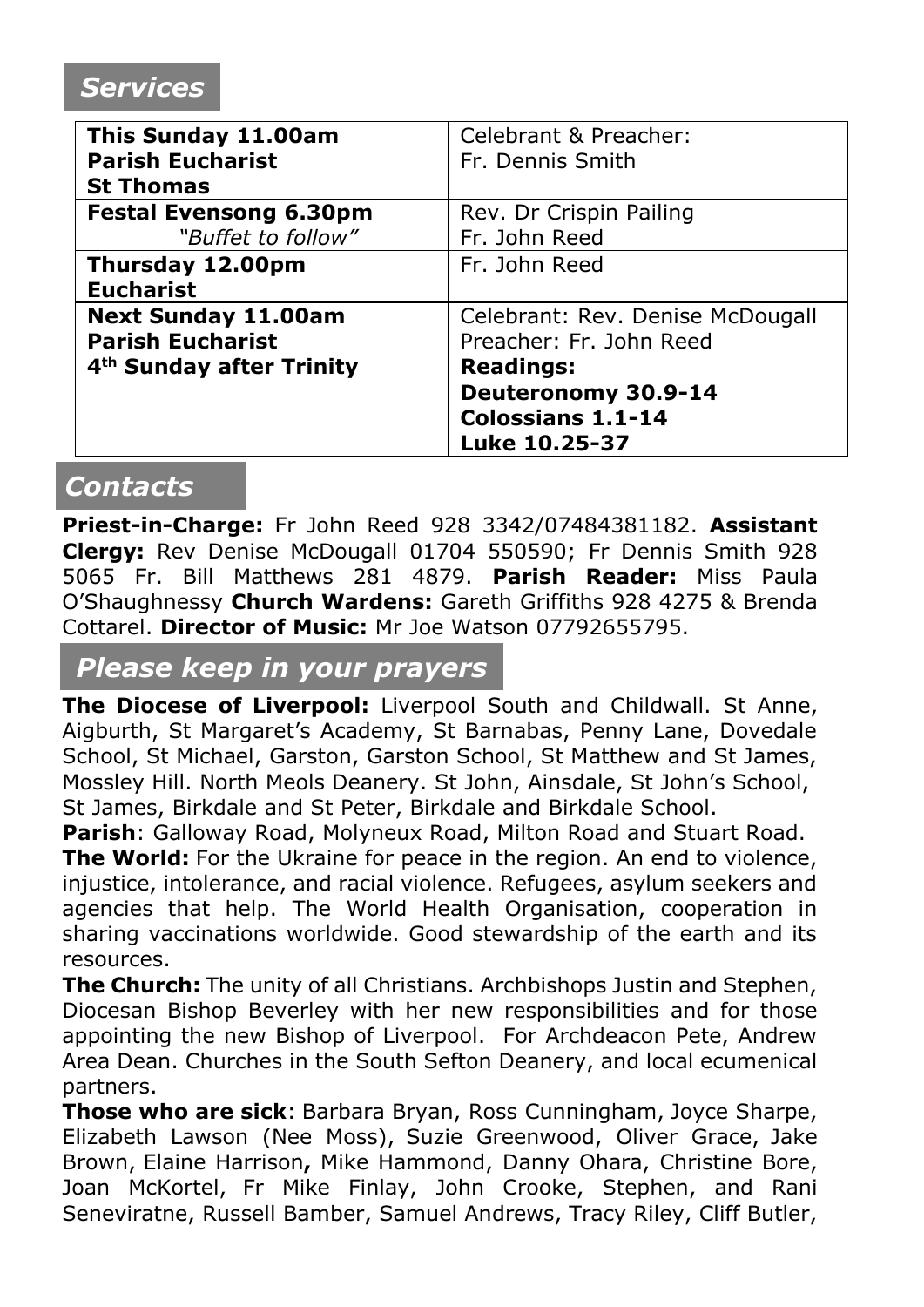Elaine Brown, John Pierce, Pat Turnick, Dave O'Brien, Sheila Roberts and for those with coronavirus and those self-isolating.

**Those who are recently departed:** Canon Alan Wilkinson.

**Those who are to be remembered at this time:** Herman Annis (priest)Fr. Dennis Kelly, David Hodgson Jones, Joan Chapman, Sydney Thomas Hodges, Edith Mercia Nuttall, Re Charlton, Michael Fennemore, George Wardle, Sidney Riddick, Patricia Frances Johnson, Maurice Noakes, Barbara Davies, Ann Connor, William Ludlow, Jade Matthews, Harry Roberts, Yvonne Bower and Des Child.

## *Collect*

Almighty and eternal God, who, for the firmer foundation of our faith, allowed your holy apostle Thomas to doubt the resurrection of your Son till word and sight convinced him: grant to us, who have not seen, that we also may believe and so confess Christ as our Lord and our God; who is alive and reigns with you, in the unity of the Holy Spirit, one God, now and forever. **Amen**

# *Reading: Habbakuk 2.1-4*

I will stand at my watch-post, and station myself on the rampart; I will keep watch to see what he will say to me, and what he will answer concerning my complaint. Then the Lord answered me and said: Write the vision; make it plain on tablets, so that a runner may read it. For there is still a vision for the appointed time; it speaks of the end and does not lie. If it seems to tarry, wait for it; it will surely come, it will not delay. Look at the proud! Their spirit is not right in them, but the righteous live by their faith.

## *Psalm 31 v.1-6*

#### **I trust in you, O Lord, for you are my God.**

In you, O Lord, have I taken refuge; let me never be put to shame; deliver me in your righteousness. Incline your ear to me; make haste to deliver me. Be my strong rock, a fortress to save me, for you are my rock and my stronghold.

#### **I trust in you, O Lord, for you are my God.**

Guide me and lead me for your name's sake. Take me out of the net that they have laid secretly for me, for you are my strength. Into your hands I commend my spirit, for you have redeemed me, O Lord God of truth.

#### **I trust in you, O Lord, for you are my God.**

I hate those who cling to worthless idols; I put my trust in the Lord. I will be glad and rejoice in your mercy, for you have seen my affliction and known my soul in adversity. You have not shut me up in the hand of the enemy; you have set my feet in an open place.

**I trust in you, O Lord, for you are my God.**